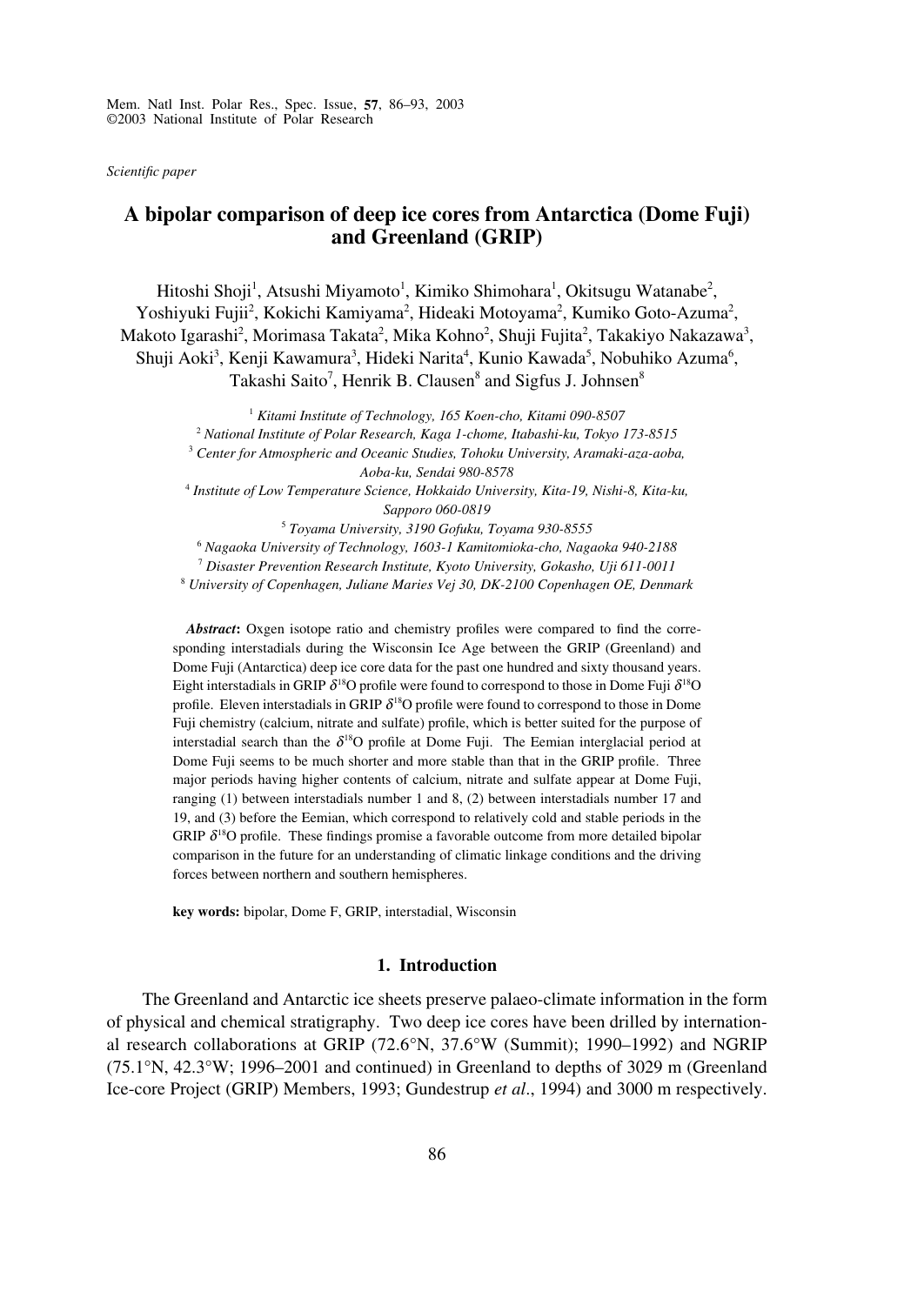A deep ice core was drilled down to a depth of 2503 m at Dome Fuji Station, East Dronning Maud Land, Antarctica during the 1993–97 JARE inland operations (Dome-F Deep Coring Group, 1998; Dome-F Ice Core Research Group, 1998). Oxygen isotope measurements have been conducted on these ice cores, which present proxy data for paleo-temperature variations for hundreds of thousands of years on the Earth (Dansgaard *et al*., 1993; Johnsen *et al*., 2001; Watanabe *et al*., 1999a,b). Ice core analysis is a comprehensive study effort including multifactor measurements and correlation studies. Continuous electrical measurements (ECM and DEP) and chemical analysis reveal a history of atmospheric aerosol loading conditions including volcanic activities (Clausen *et al*., 1997; Fujii *et al*., 1999; Greenland Ice-core Project Members, 1993; Hondoh *et al*., 1999; Legrand *et al*., 1997; Steffensen, 1997; Steffensen *et al*., 1997). Gas analysis results indicate variations in greenhouse gas contents, which are closely related to Dansgaard-Oeschger events (Chappellaz *et al*., 1997; Kawamura, 2000; Stauffer, 1998), Physical property studies reveal air bubble-hydrate transformation at deep places in ice sheets (Narita *et al*., 1999; Pauer *et al*., 1999; Shoji *et al*., 2000). Radar echo sounding for a wide range of ice sheets presents an excellent layer structures at depths which are good references for ice sheet flow and chronology studies (Fujita *et al*., 1999; Jacobel and Hodge, 1995).

The GRIP ice core studies reveal high frequency oscillation in the  $\delta^{18}O$  profile during the Eemian interglacial time period, similar to the Dansgaard-Oeschger oscillation during the Wisconsin ice age (Johnsen *et al*., 1997). These rapid changes in temperature are quite unique compared with very stable condition during the Holocene warm period. This might suggest a possible future change in climate if triggered by a change in some key factor. However, visual stratigraphy studies on the ice core have pointed out that the ice flow condition for this depth zone is not simple due to the complicated bottom topography. These rapid changes in  $\delta^{18}$ O may be caused by ice mixing due to folding and/or boudinage near the ice sheet bottom.

The NGRIP program was planned to investigate rapid changes in temperature during the Eemian interglacial period by another deep ice coring/analysis about 315 km northwest along the ice divide from Summit. The Eemian ice was supposed to have been located around 300 m above the bottom at NGRIP according to ice flow modeling. However, the NGRIP ice core analyses during NGRIP-2000/2001 field activity periods reveal that Eemian ice may be located quite close to the bottom. In addition to this, a borehole survey suggests that the bottom ice might be under a pressure melting condition. The bottom 80 m-long ice core will be recovered during the NGRIP-2003 field activity period. A preliminary analysis of the NGRIP deep ice core reveals that both GRIP and NGRIP  $\delta^{18}$ O profiles show quite similar features to each other back approximately one hundred thousand years in time at least.

The Dome Fuji ice core study reveals that the paleo-temperature variation recorded is quite similar to that of the Vostok deep ice core for the past 320000 years (Watanabe *et al*., 2003). This confirms that the temperature variations form a representative profile for the southern hemisphere. Three glacial-interglacial cycles obtained show quite similar successions of changes in each climate cycle in general. The transition from the Wisconsin Ice Age to the Holocene warm period took place almost simultaneously in the northern and southern hemispheres. The Dansgaard-Oeschger oscillation is not so clearly shown in the Dome Fuji core compared with the GRIP and NGRIP ice cores, except for atmospheric trace gas contents.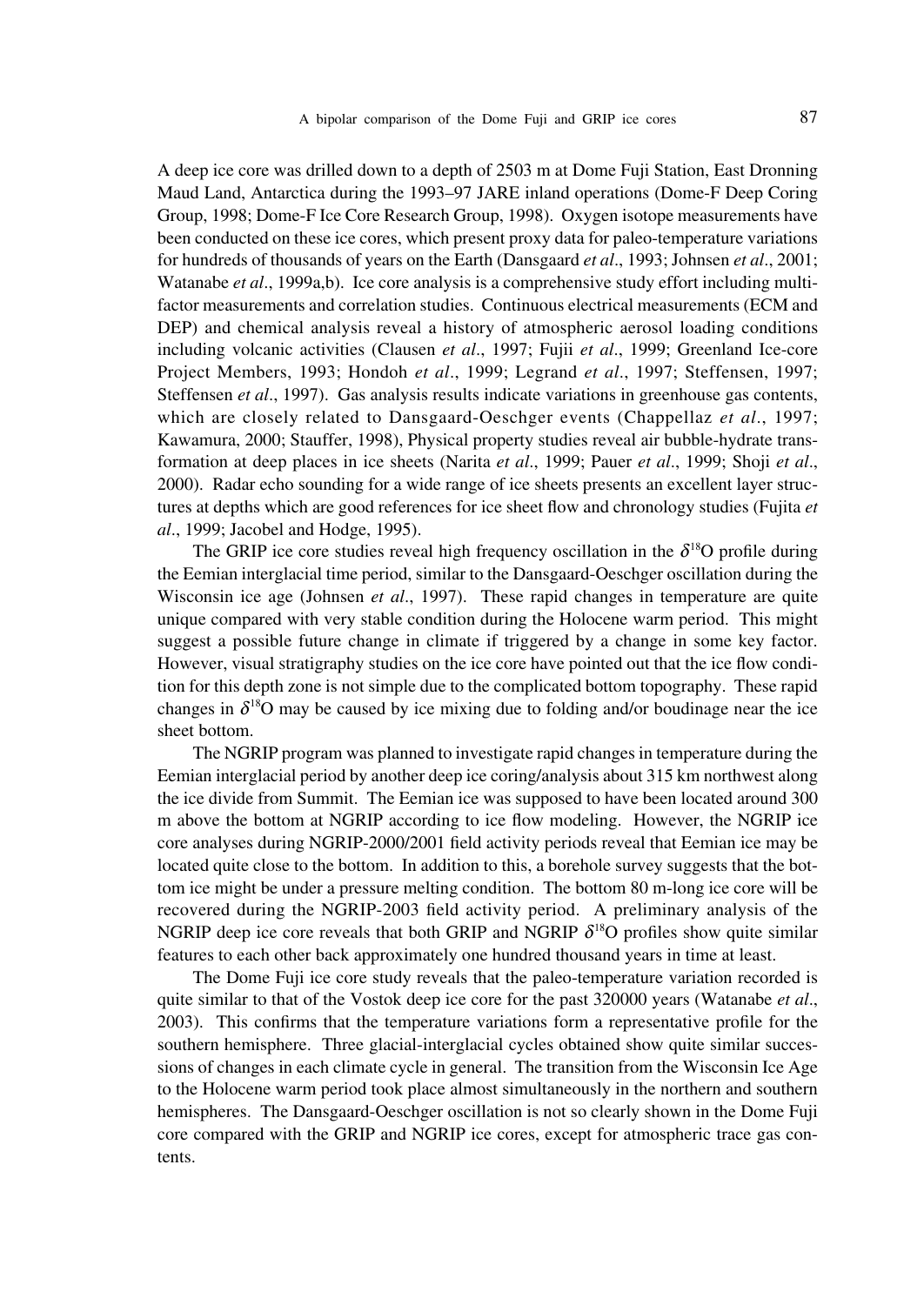#### **2. Bipolar comparison and discussion**

## 2.1.  $\delta^{18}O$  profiles

Detailed comparisons were made between ice core data from Dome Fuji and GRIP. Before the comparison, all data from  $\delta^{18}O$  measurements on the Dome Fuji ice core were treated so that each data point shows an average value for approximately a 200 year timespan. Each data point from chemistry on the Dome Fuji core contains a 7 cm average value with an approximately 200 year sampling interval. The data set from the GRIP core contains 55 cm average  $\delta^{18}O$  values. Then each GRIP  $\delta^{18}O$  data point covers approximately one to one thousand year time span. Figure 1 shows both of the oxygen isotope ratio  $(\delta^{18}O)$  profiles for the last one hundred and sixty thousand years. It is clearly shown that some of the high frequency oscillations in the GRIP profile coincide well with those in the Dome Fuji profile during the Wisconsin Ice Age, although the amplitude is much suppressed in Dome Fuji. Numbers are given for interstadials (Dansgaard *et al*., 1993) only when corresponding peaks (positive Dansgaard-Oeschger events) can be seen in both profiles. Eight interstadials having the numbers 12, 14, 17, 19, 20, 21, 23 and 24 are recognized in Dome Fuji. This ensures that some of the high frequency oscillations are global events. The interstadial number 1 seems to show up in both profiles, although the amplitude is low in Dome Fuji as shown in a bracket in Fig.1. Timing of occurrence for the corresponding interstadial differs within approximately two thousand years between Dome Fuji and GRIP, but this difference could be caused by the chronological calculation error. Interstadials between number 1 and 12 can



*Fig. 1.*  $\delta^{18}O$  profiles of the GRIP, Greenland ice core and the Dome Fuji, Antarctic ice core.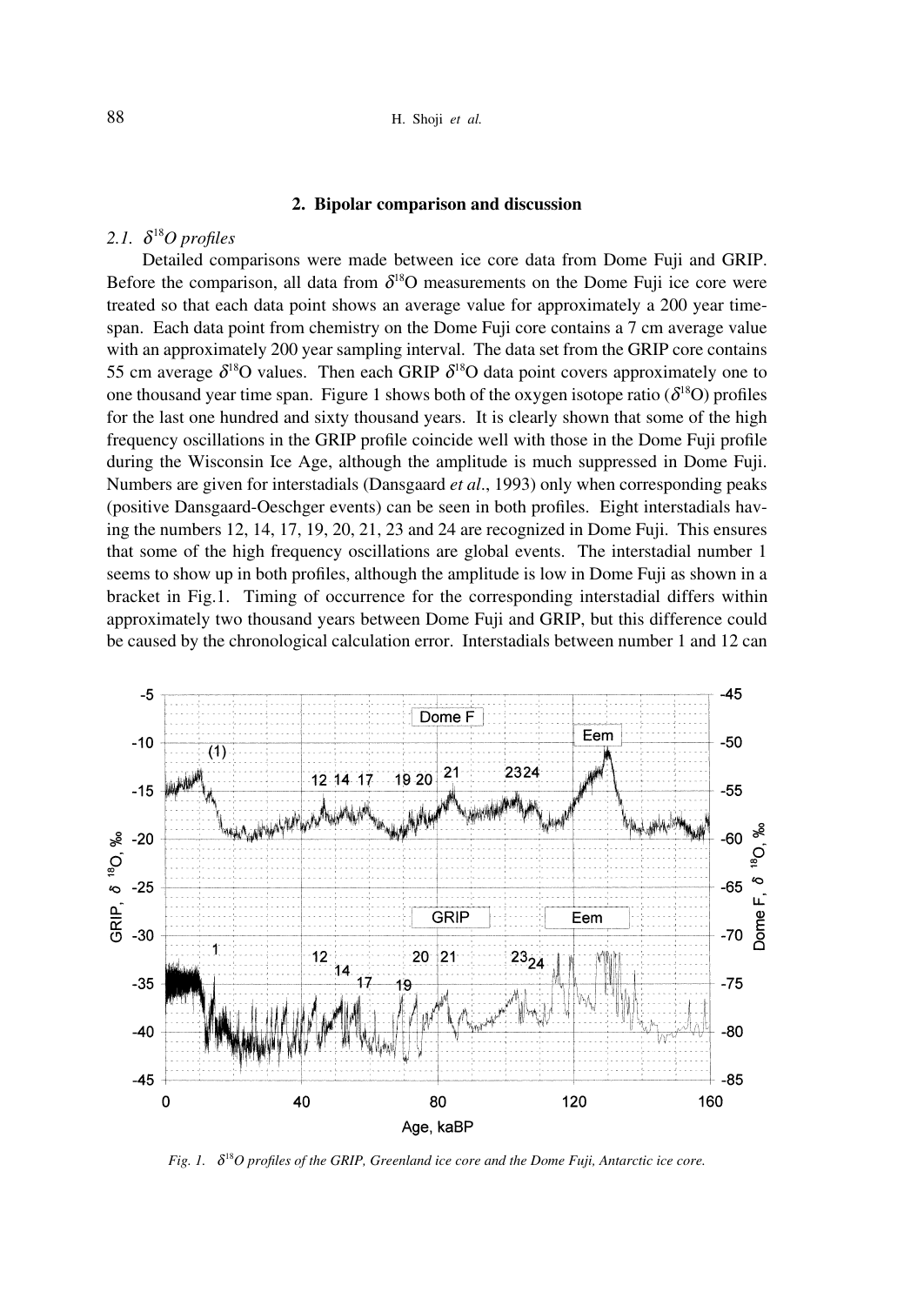be detected in Dome Fuji in the future when more detailed studies are made. For the Eemian interglacial period, the Dome Fuji profile shows a shorter duration of the Eemian and the lack of high frequency oscillation in  $\delta^{18}O$  values compared with the GRIP profile. However, the initiation time of the Eemian seems to coincide quite well in both profiles. High  $\delta^{18}O$  oscillations should be expected during the glacial period before the Eemian in GRIP because low but significant  $\delta^{18}$ O oscillations exist in Dome Fuji. This depression/disappearance of high  $\delta$ <sup>18</sup>O oscillations in GRIP could be caused by molecular diffusion after ice mixing due to folding and/or boudinage near the ice sheet bottom as mentioned in the previous section.

#### *2.2. Calcium profile*

Greenland deep ice core analyses hitherto conducted reveal that dust and  $Ca<sup>2+</sup>$  contents are high during negative Dansgaard-Oeschger events. Strong stormy conditions may enhance the transportation of dust with high  $Ca^{2+}$  content during cold periods. Measured values of calcium content in Dome Fuji (*µ*mol/liter) are shown in Fig. 2 together with the GRIP  $\delta^{18}$ O profile. Again, some of the high frequency oscillations (interstadials) in the GRIP profile coincide well with those in the Dome Fuji profile during the Wisconsin Ice Age. Eleven interstadials having numbers 2, 4, 8, 12, 14, 17, 19, 20, 22, 23 and 24 are recognized. Interstadials number 2, 4 and 8 marked in square boxes have much larger amplitude compared than others. Two unique correlations are also to be seen around the ends of glacial periods as shown by broken arrows. The Younger Dryas cold event cannot be recognized in Dome Fuji easily. Correlation patterns in short term periods between Dome Fuji  $Ca^{2+}$  and GRIP  $\delta^{18}$ O might be different between the glacial/interglacial shift period and the glacial time period. The high frequency oscillation before the Eemian at Dome Fuji contrasts with relatively cold and stable conditions in GRIP, although data reliability in GRIP profile before 120



*Fig. 2.* Calcium concentration ( $\mu$ mol/liter) in the Dome Fuji ice core and  $\delta^{18}O$  of the GRIP ice core.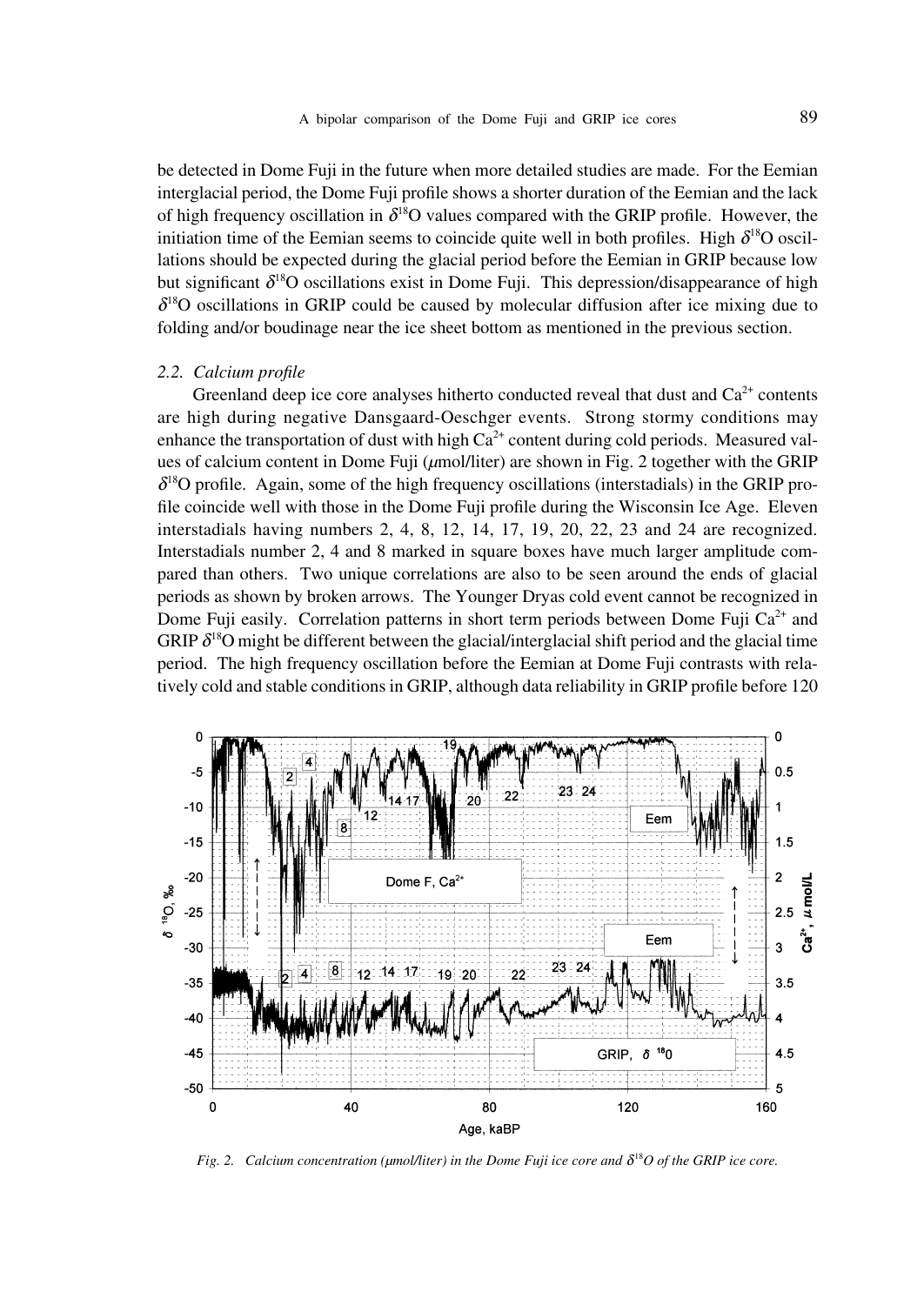

*Fig. 3.* Sulfate concentration ( $\mu$ mol/liter) in the Dome Fuji ice core and  $\delta^{18}O$  of the GRIP ice core.



*Fig. 4. Nitrate concentration (µmol/liter) in the Dome Fuji ice core and*  $\delta^{18}O$  *of the GRIP ice core.*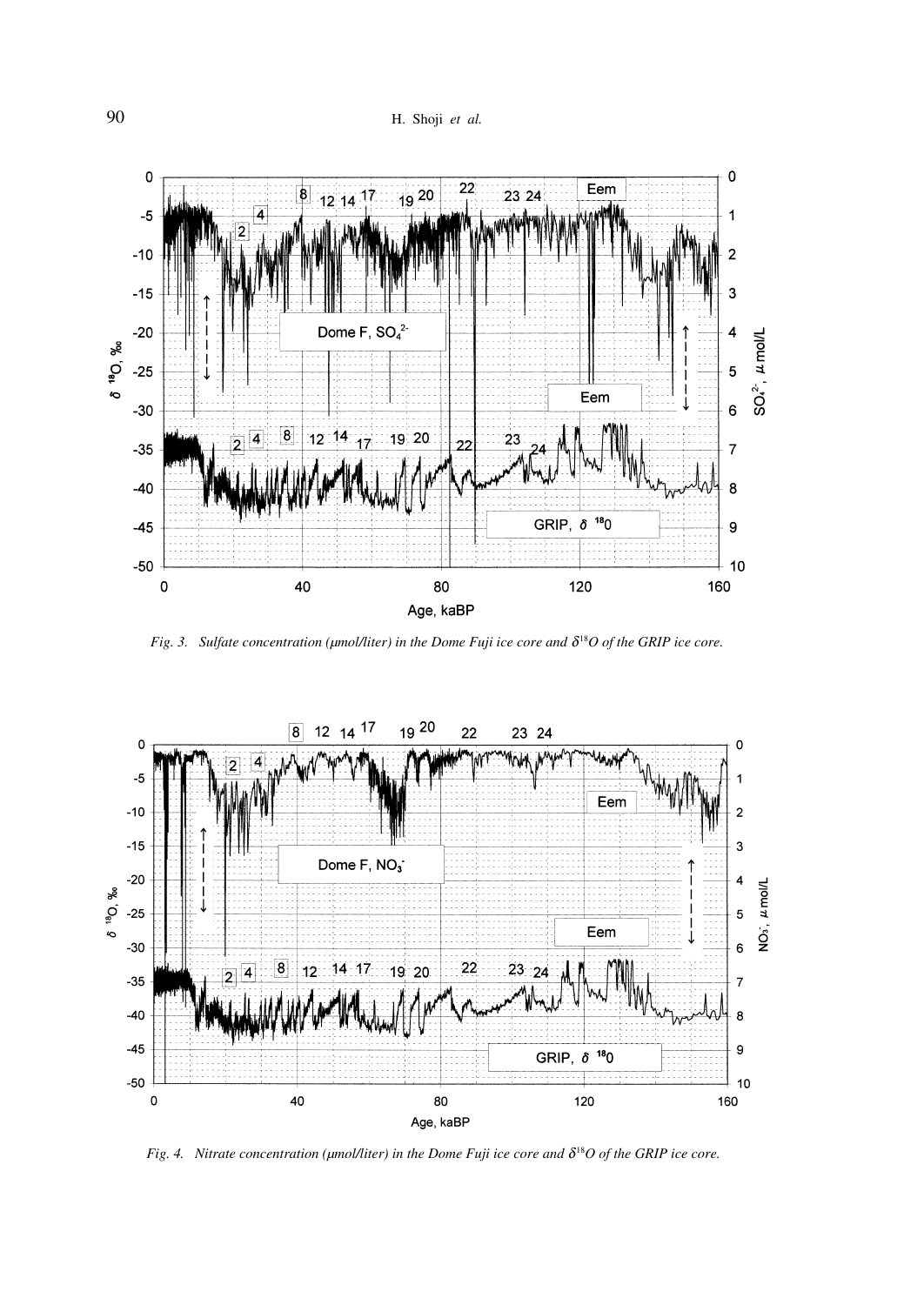kaBP could be quite low, as mentioned before.

Three periods with higher  $Ca^{2+}$  content at Dome Fuji; (1) between interstadials number 1 and 8, (2) between interstadials number 17 and 19, and (3) before the Eemian, correspond to relatively cold and stable conditions in the GRIP  $\delta^{18}O$  profile.

### *2.3. Sulfate and nitrate profiles*

Measured values of sulfate and nitrate contents in the Dome Fuji core (*µ*mol/liter) are shown in Figs. 3 and 4 respectively, together with the GRIP  $\delta^{18}$ O profile. The same correlations as for the calcium profile were obtained for sulfate and nitrate profiles with the GRIP  $\delta^{18}$ O profile. Although the variability of sulfate content seems a little bit higher than those of the other two chemical species, it was not difficult to find the corresponding interstadials.

### **3. Conclusions**

 $\delta$ <sup>18</sup>O and chemistry profiles were compared to find the corresponding interstadials between the northern (GRIP) and southern (Dome Fuji) hemispheres for the past one hundred and sixty thousand years.  $\delta^{18}O$  to  $\delta^{18}O$  comparison gave eight interstadials which matched.  $\delta^{18}$ O (GRIP) to chemistry (Dome Fuji) comparison gave eleven interstadials matched. Twenty-four interstadials are first defined during the Wisconsin age period with the GRIP Greenland  $\delta^{18}$ O profile. However, chemistry profile such as calcium content could be more useful to find interstadials than the  $\delta^{18}O$  profile due to the lower amplitude of the  $\delta^{18}O$  profile at Dome Fuji.

The Younger Dryas cold period is quite difficult to recognize in the Dome Fuji profile. For the Eemian interglacial period, the duration in the Dome Fuji profile seems to be much shorter than in the GRIP profile. The Dome Fuji profile does not show rapid oscillations during the Eemian as shown in the GRIP profile, which might have resulted from ice mixing near the bottom at the GRIP site.

Three major periods of higher calcium, sulfate and nitrate contents appear at Dome Fuji which range (1) between interstadials number 1 and 8, (2) between interstadials number 17 and 19, and (3) before the Eemian, which corresponds to relatively cold and stable conditions in the GRIP  $\delta^{18}$ O profile.

These findings ensure the potential outcome from more detailed bipolar comparison in the future for understanding of climatic linkage conditions and the driving forces between the two hemispheres.

Detailed multi-factor, cross-correlation analyses between deep ice cores from the two hemispheres just started (Blunier *et al*., 1998; Blunier and Brook, 2001) and should be continued for better climatological understanding, including chronological investigations of the Dome Fuji ice core.

### **Acknowledgments**

We thank all members of the Dome Fuji, GRIP and NGRIP projects for their collaborations. This study is supported by a Grant-in-Aid for Scientific Research on Priority Area (B) (No. 10204101), the Ministry of Education, Culture, Sports, Science and Technology, Japan.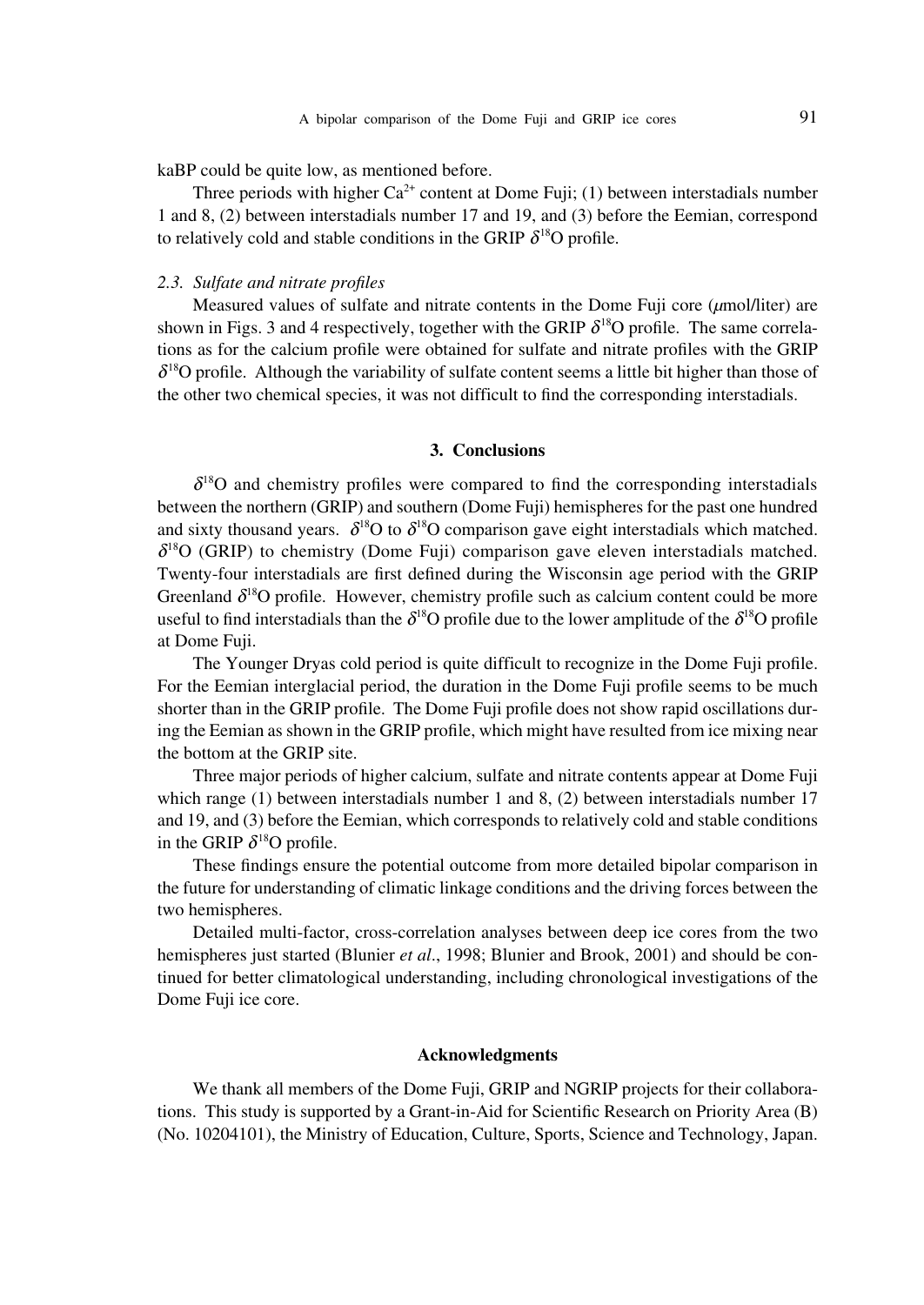#### **References**

- Blunier, T. and Brook, E. D. (2001): Timing of millennial-scale climate change in Antarctica and Greenland during the last glacial period. Science, **291**, 109–112.
- Blunier, T., Chappellaz, J., Schwander, J., Dallenbach, J., Stauffer, B., Stocker, T. F., Raynaud, D., Jouzel, J., Clausen, H. B., Hammer, C. U. and Johnsen, S. J. (1998): Asynchrony of Antarctic and Greenland climate change during the last glacial period. Nature, **394**, 739–743.
- Chappellaz, J., Brook, Ed, Blunier, T. and Malaizé, B. (1997): CH<sub>4</sub> and  $\delta^{18}O$  of O<sub>2</sub> records from Antarctic and Greenland ice: A clue for stratigraphic disturbance in the bottom part of the Greenland Ice Core Project and the Greenland Ice Sheet Project 2 ice cores. J. Geophys. Res., **102**, 26547–26557.
- Clausen, H. B., Hammer, C. U., Hvidberg, C. S., Dahl-Jensen, D., Steffensen, J. P., Kipfstuhl, J. and Legrand, M. (1997): A comparison of the volcanic records over the past 4000 years from the Greenland Ice Core Project and Dye 3 Greenland ice cores. J. Geophys. Res., **102**, 26707–26723.
- Dansgaard, W., Johnsen, S. J., Clausen, H. B., Dahl-Jensen, D., Gundestrup, N. S., Hammer, C. U., Hvidberg, C. S., Steffensen, J. P., Sveinbjornsdottir, A. E., Jouzel, J. and Bond, G. (1993): Evidence for general instability of past climate from a 250-kyr ice-core record. Nature, **364**, 218–220.
- Dome-F Deep Coring Group (1998): Deep ice-core drilling at Dome Fuji and glaciological studies in east Dronning Maud Land, Antarctica. Ann. Glaciol., **27**, 333–337.
- Dome-F Ice Core Research Group (1998): Preliminary investigation of palaeoclimate signals recorded in the ice core from Dome Fuji station, east Dronning Maud Land, Antarctica. Ann. Glaciol., **27**, 338–342.
- Fujii, Y., Kohno, M., Motoyama, H., Matoba, S., Watanabe, O., Fujita, S., Azuma, N., Kikuchi, T., Fukuoka, T. and Suzuki, T. (1999): Tephra layers in the Dome Fuji (Antarctica) deep ice core. Ann. Glaciol., **29**, 126–130.
- Fujita, S., Maeno, H., Uratsuka, S., Furukawa, T., Mae, S., Fujii, Y. and Watanabe, O. (1999): Nature of radio echo layering in the Antarctic ice sheet detected by a two-frequency experiment. J. Geophys. Res., **104**, 13013–13024.
- Greenland Ice-core Project (GRIP) Members (1993): Climate instability during the last interglacial period recorded in the GRIP ice core. Nature, **364**, 203–207.
- Gundestrup, N. S., Steffensen, J. P. and Schwander, J. (1994): The GRIP deep drilling camp. Mem. Natl Inst. Polar Res., Spec. Issue, **49**, 358–370.
- Hondoh, T., Narita, H., Hori, A., Fujii, M., Shoji, H., Kameda, T., Mae, S., Fujita, S., Ikeda, T., Fukazawa, H., Fukumura, T., Azuma, N., Wong, Y., Kawada, K., Watanabe, O. and Motoyama, H. (1999): Basic analyses of Dome Fuji deep ice core. Part 2: physical properties. Polar Meteorol. Glaciol., **13**, 90–98.
- Jacobel, R. W. and Hodge, S. M. (1995): Radar internal layers from the Greenland summit. Geophys. Res. Lett., **22**, 587–590.
- Johnsen, S. J., Clausen, H. B., Dansgaard, W., Gundestrup, N. S., Hammer, C. U., Andersen, U., Andersen, K. K., Hvidberg, C. S., Dahl-Jensen, D., Steffensen, J. P., Shoji, H., Sveinbjornsdottir, A. E., White, J., Jouzel, J. and Fisher, D. (1997): The  $\delta^{18}$ O record along the Greenland Ice Core Project deep ice core and the problem of possible Eemian climatic instability. J. Geophys. Res., **102**, 26397–23410.
- Johnsen, S. J., Dahl-Jensen, D., Gundestrup, N., Steffensen, J. P., Clausen, H. B., Miller, H., Masson-Delmotte, V., Sveinbjornsdottir, A. E. and White, J. (2001): Oxygen isotope and palaeotemperature records from six Greenland ice-core stations: Camp Century, Dye-3, GRIP, GISP2, Renland and NorthGRIP. J. Quat. Sci., **16**, 299–307.
- Kawamura, K. (2000): Variations of atmospheric components over the past 340,000 years from Dome Fuji deep ice core, Antarctica. Thesis presented for the Degree of Doctor of Science, Faculty of Science, Tohoku Univ., Sendai, Japan, 210 p.
- Legrand, M., Hammer, C., Angelis, M. De, Savarino, J., Delmas, R., Clausen, H. and Johnsen, S. J. (1997): Sulfurcontaining species (methanesulfonate and SO4) over the last climatic cycle in the Greenland Ice Core Project (central Greenland) ice core. J. Geophys. Res., **102**, 26663–26680.
- Narita, H., Azuma, N., Hondoh, T., Fujii, M., Kawaguchi, M., Mae, S., Shoji, H., Kameda, T. and Watanabe, O. (1999): Characteristics of air bubbles and hydrates in the Dome Fuji ice core, Antarctica. Ann. Glaciol., **29**, 207–210.
- Pauer, F., Kipfstuhl, J., Kuhs, W.F. and Shoji, H. (1999): Air clathrate crystals from the GRIP deep ice core: a num-